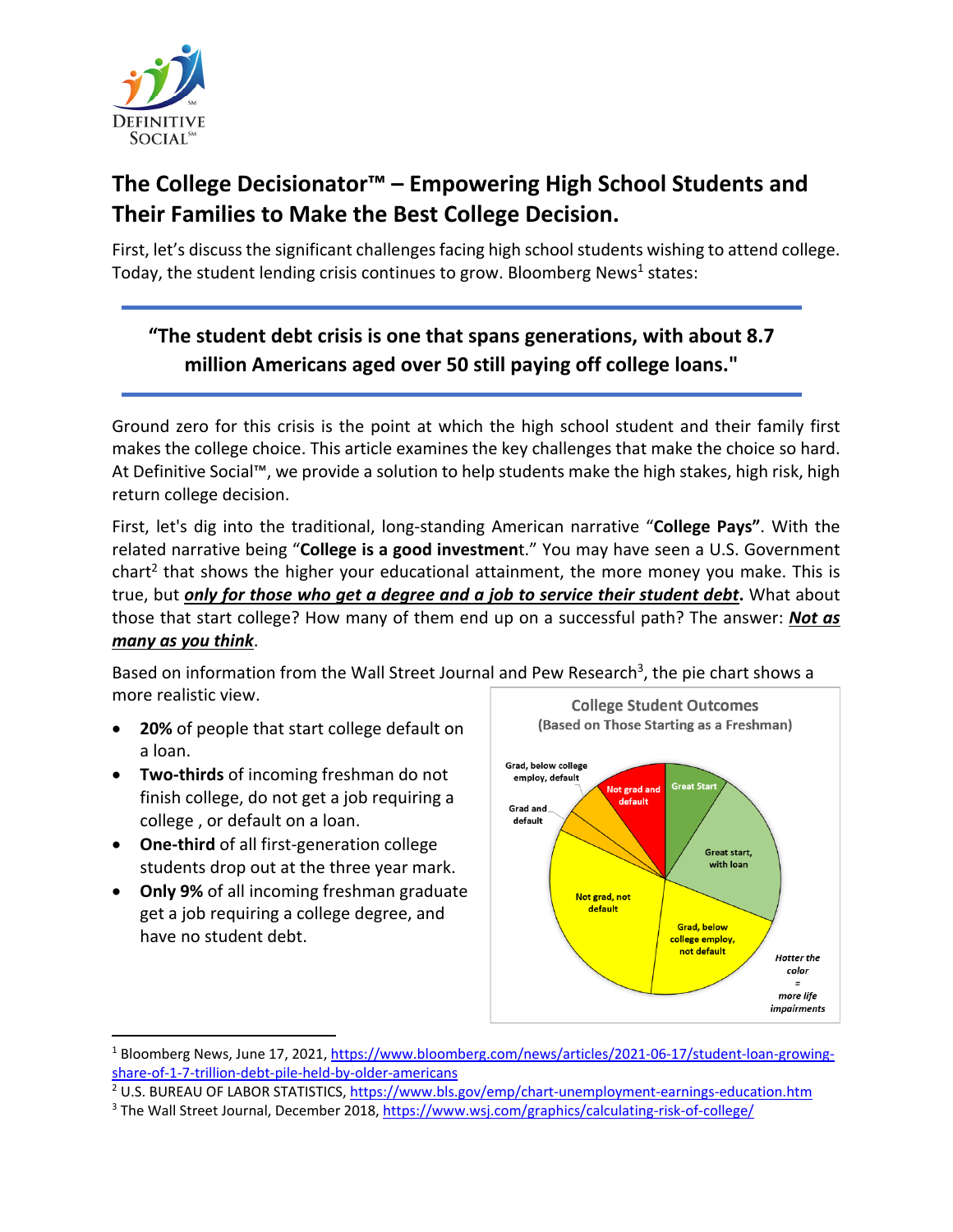Starting at age twenty‐two, the long‐term financial impact of substituting debt service for retirement contributions is massive. According to the Education Data Initiative, average monthly student loan payments are \$393 and the averge loan takes 20 years to pay off. For each young person with the average student loan, the long‐term financial impact of paying back a student loan instead of saving for retirement is



over **\$3.5 million.**<sup>4</sup> This is the negative impact of delaying getting on the time value of money wealth building ladder.

**The problem is not a lack of information.** The U.S. Department of Education, U.S. News and World Report, The College Board (provider of the SAT standardized tests) and many others provide a wealth of information. The problem is the decision process itself. There is actually too much information. It is hard to tell the difference between insight and noise. The shear volume of decision points is overwhelming. A multi‐school, multi‐criteria decision is incredibly challenging. In fact, a 10 school, 10 criteria decision has over 90,000 possible decision combinations!5 If a high school student can afford or is willing to pay a private college counselor, they can certainly help make decision recommendations.

**The problem is affordable decision making assistance.** For those unable or unwilling to hire a private college counselor, the College Decisionator™ is a college decision enabled solution that:

- Provides an intuitive user experience. The solution educates and engages the high schooler to collect needed information and make trade‐off decisions. It is interactive with other high schoolers and colleges of interest to collect critical decision information.
- Runs an algorithm that, behind the scenes, does all the decision number crunching and renders mathematically optimized college trade‐off decision recommendations.
- Presents an easy to understand dashboard, with a personalized college ranking based on the high school students preferences and objective information automatically fed to the algorithm.

<sup>4</sup> Financial Model developed by Jeff Hulett, assumes a 10% annual pre‐tax yield, beginning at age 22 and ending at age 67. Loan data and term assumptions are from the Education Data Initiative, https://educationdata.org/average‐student‐loan‐payment

<sup>5</sup> Bogna Szyk and Dominik Czernia, September 29, 2021, https://www.omnicalculator.com/statistics/combination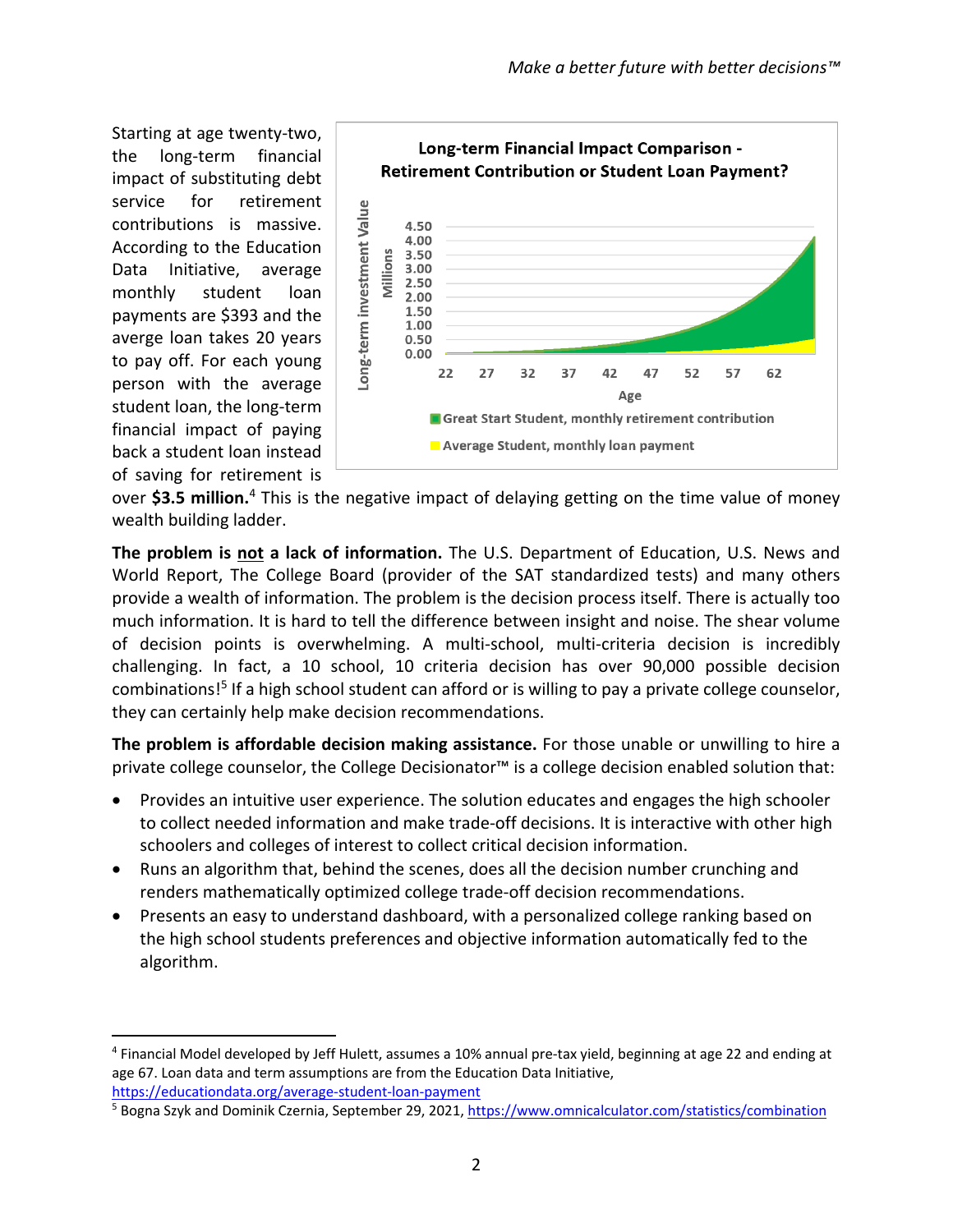## **The College Decisionator™ App**

The College Decisionator™ app works for college‐bound students regardless of their ability to pay for college. That is, our solution will help regardless of whether the student has accessto plenty of capital, or the student has a significant budget constraint and less college choice. Regardless of the ability to pay for college, the College Decisionator™ app will optimize individual college criteria preferences with the costs associated with each college. It will help the high school student and their families get **"the biggest bang for their buck"** and optimize their exposure to student loans.

The college choice app is built on a few key pillars:

- There are several decision criteria and related questions relevant to the college choice.
- The weighting of the decision criteria is completed using the Analytic Hierarchy Process (AHP), which is the leading technique to accurately prioritizing criteria, and is done so in an intuitive and easy‐to‐understand way.



- Ranking of the existing college choices within those criteria is part of an automated process.
- Having the ability to update as you learn is important. This includes separating important but mysterious "gut" feelings from objective information.
- Finally, having a mechanism to sort it out and to aggregate decision recommendations is accomplished dynamically.

#### **College Decision Choice Criteria**

The high school student may consider as many criteria asthey wish. Based on our experience, we default to several criteria that we have found useful for other high schoolers.

- 1. *Ideal Environment* ‐ this relates to narrowing the kind of campus and the associated activities available. It will include the social environment and finding a core group with aligned interests to the incoming student. As a rule of thumb, while important, we do find most colleges know how to put on a very good "college show." Meaning, if the student is ready for college, there are few colleges where you would not be able to find their group.
- 2. *Distance from home* ‐ this can have an economic impact and affect the family's ability to support the student. We think of college as the "half step " to independent adulthood. Some home support may make needed or desired, and having a reasonable geographic distance can be helpful.
- 3. *Commitment to field of study* ‐ If the student knows what they want to study, certainly, it is important to attend a college with strength in this field. Most high school students have no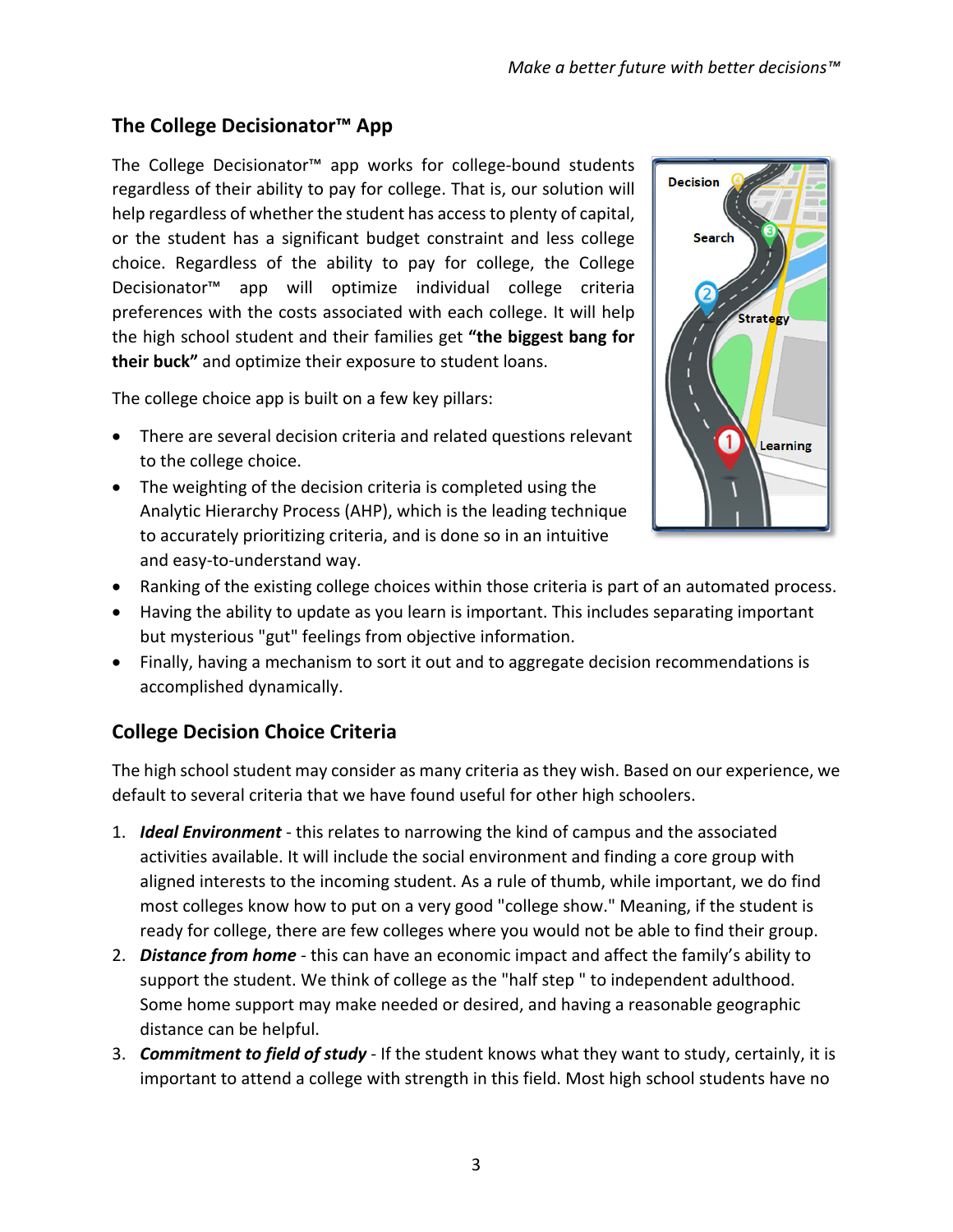idea what they want to study. This category also relates to the ability to easily change majors or even transferring credits to another school.

- 4. *Academic pressure* ‐ this relates to finding a school where you will be challenged but not overwhelmed by the academic expectations.<sup>6</sup>
- 5. *Prestige* this category is not about the college's brand reputation. It relates to job networking opportunities in the field or the community you may live in after graduation. In our experience, we find networking is helpful, but certainly should not be sacrificed for good grades.
- 6. *Institutional Size* ‐ some emphasize school size. For example, "I want a big school" or "I want a small school." In general, most big schools are good at creating small communities within their university.
- 7. *Finances* ‐ In general and within reason, we believe paying as little as practical for a good GPA is important. We are wary of student loans. To this end, we make the cost to value trade‐offs unambiguous.

## **A Fun and Engaging User Experience**

The College Decisionator™ uses an engaging interface, employing games and mild competition to excite the students' natural desires to win and be successful. It enables communication with other student at their high school, their high school counselor, their parents or caregivers, or any stakeholder to the student's success.

We consider the college decision as a journey that can take months or may be even years. The interactive journey is divided into 4 steps:



<sup>&</sup>lt;sup>6</sup> Malcolm Gladwell discusses academic pressure challenges in his book, David and Goliath.